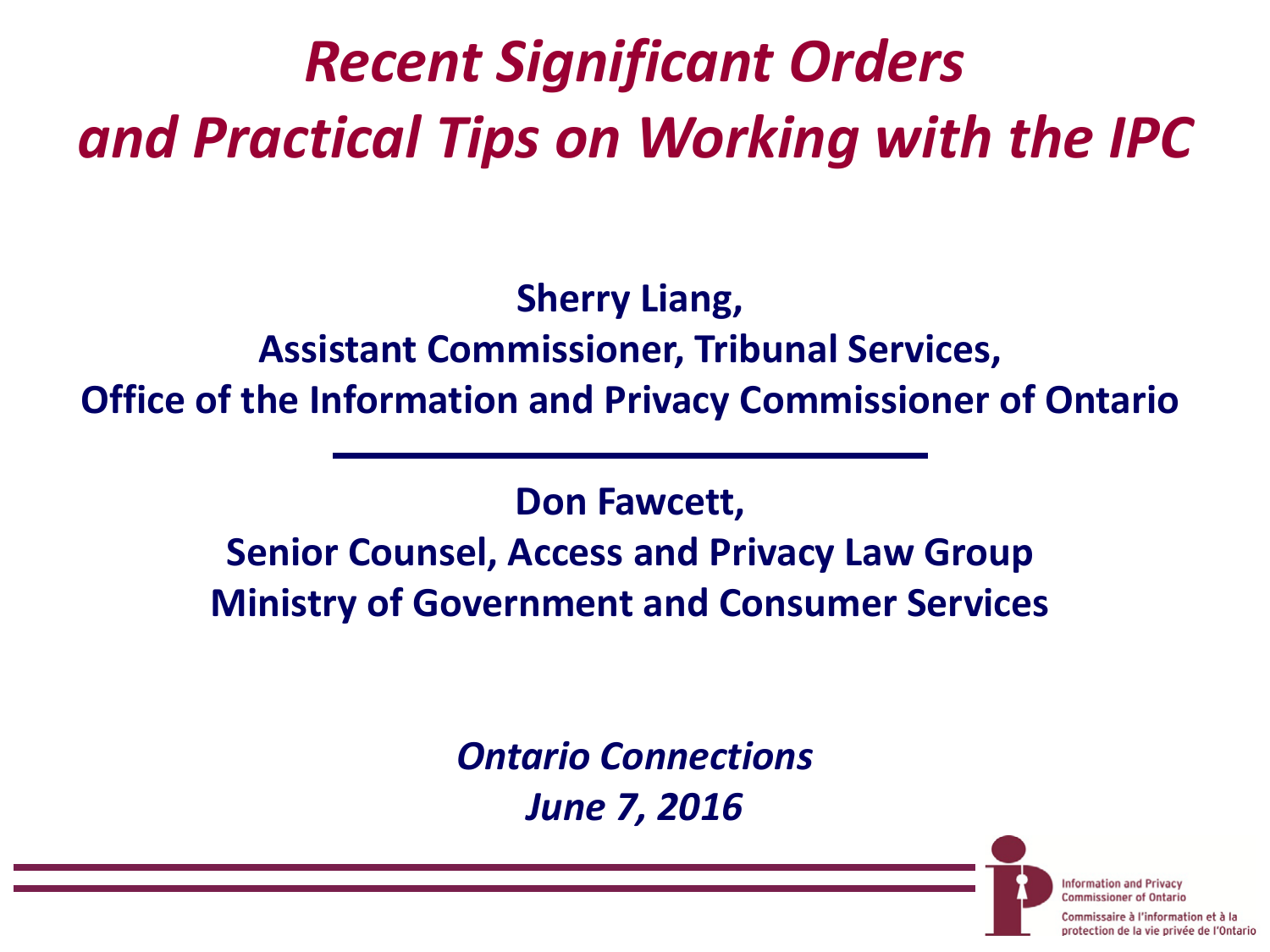## **2015 Statistics**



#### **Resolved Through Mediation**



**IPC Decisions** 



Upheld Partially Upheld Order Issued

**Information and Privacy Commissioner of Ontario** 

Commissaire à l'information et à la protection de la vie privée de l'Ontario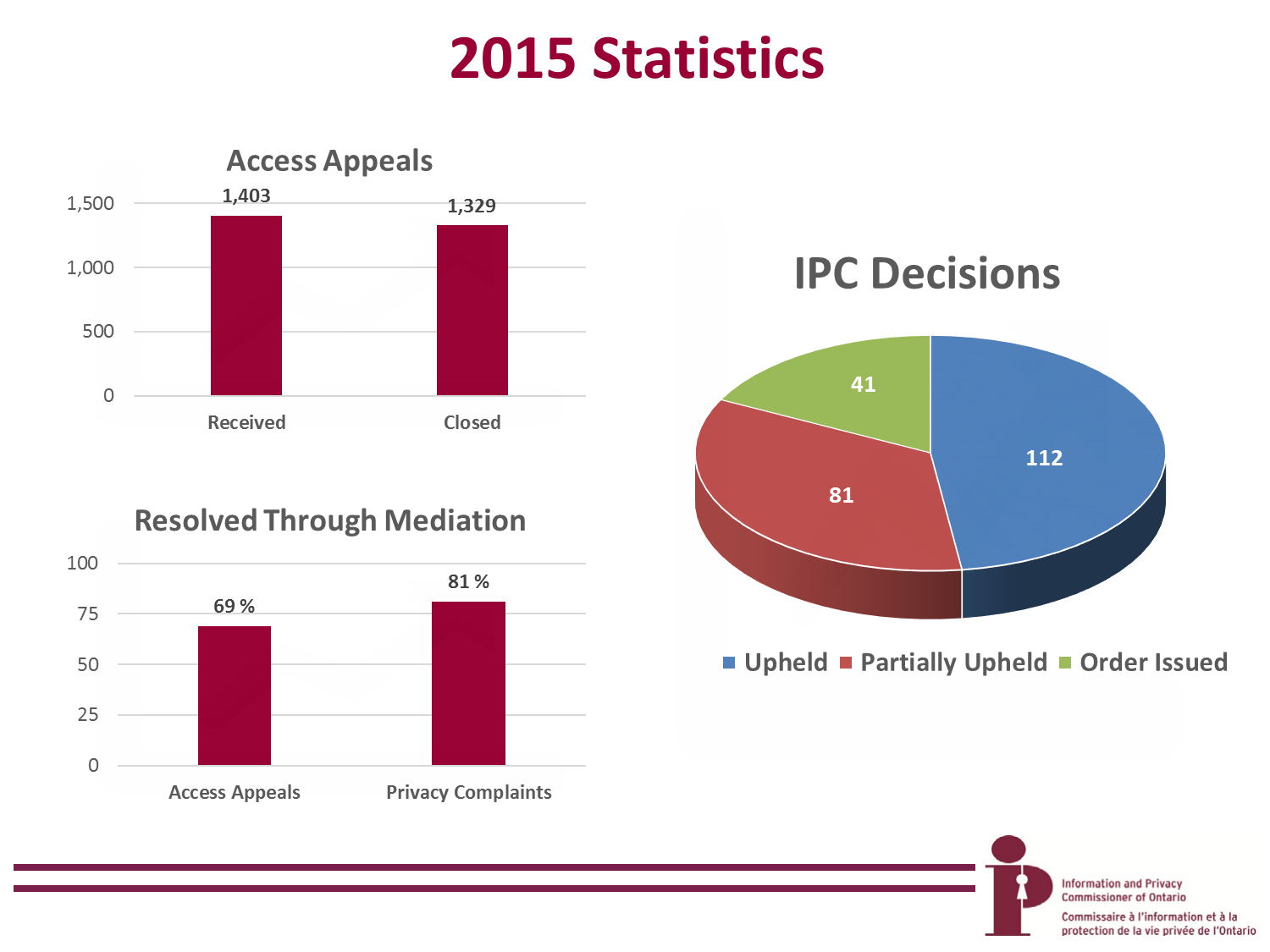## **Councillor Records**

- **[MO-3281](https://www.ipc.on.ca/english/Decisions-and-Resolutions/Decisions-and-Resolutions-Summary/?id=10005)** Request for emails between a councillor and an individual who was hired by the city to investigate alleged wrongdoings of City of Oshawa staff
- The city denied access, claiming it did not have custody of the records because they came from a personal email account
- Our office ordered the city to issue an access decision

*Records related to government business that are sent from a personal email account are subject to access laws*

> **Information and Privacy Commissioner of Ontario**

aire à l'information et à la protection de la vie privée de l'Ontario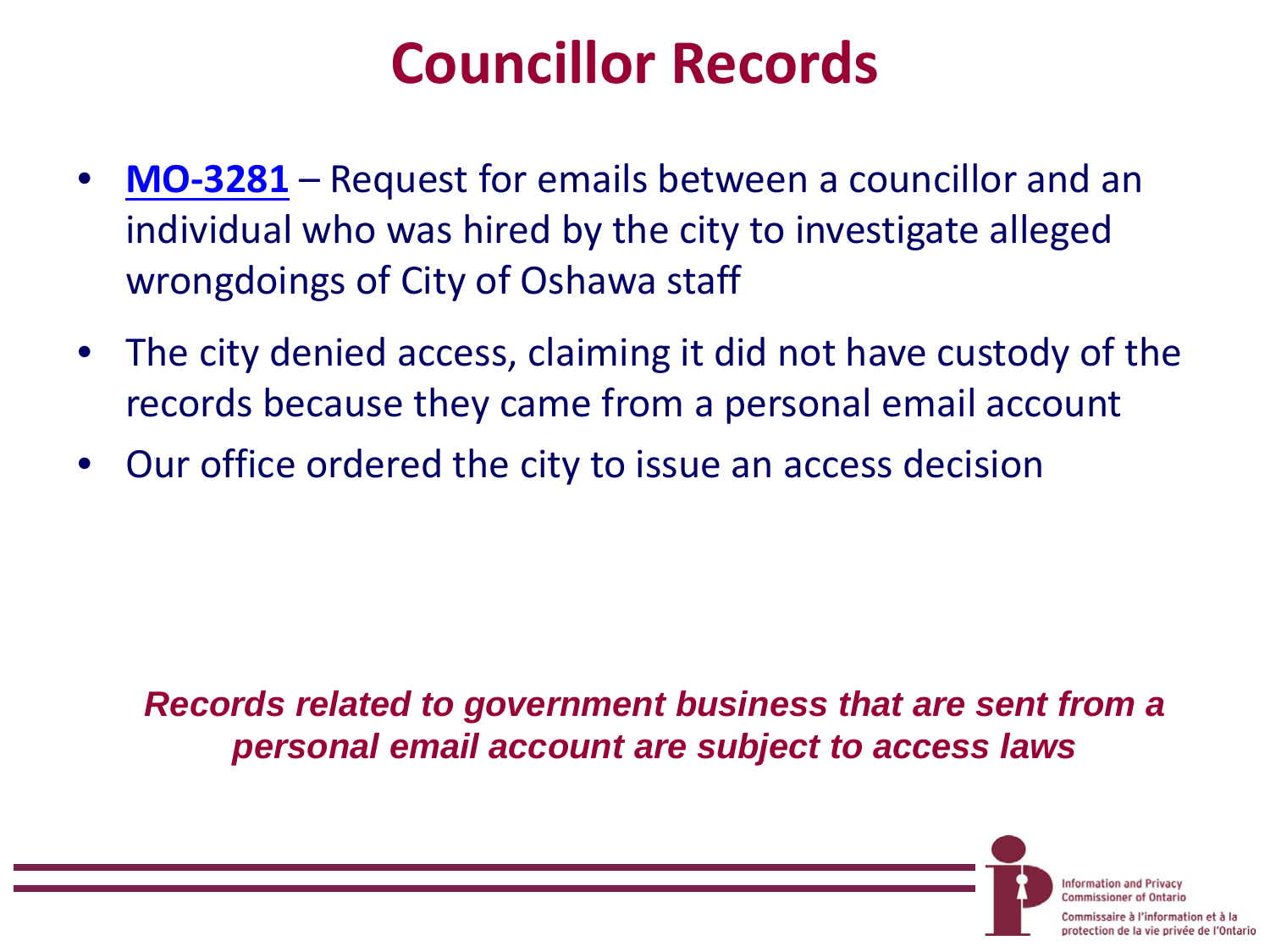# **FOI Fact Sheet No.1 –** *MFIPPA and Councillors' Records*



FOI Fact Sheet 1

The Municipal Freedom of Information and Protection of Privacy Act and Councillors' records **April 2016** 

#### **INTRODUCTION**

The Information and Privacy Commissioner of Ontario (IPC) sometimes decides appeals relating to requests for access to records created or held by municipal councillors. The Municipal Freedom of Information and Protection of Privacy Act (MFIPPA) does not expressly refer to records of municipal councillors and, therefore, before a determination can be made on access to those records, the IPC must decide whether MFIPPA applies. In making this decision, the IPC examines the specific facts of each case in light of a number of principles.

The IPC has been calling for amendments to MFIPPA to clarify when it applies to these records, including in August 2015, when the IPC wrote to the Minister of Municipal Affairs and Housing setting out proposed amendments (this letter is available on the IPC's website).

In the absence of amendments, however, the IPC is issuing this fact sheet, which explains when and how councillors' records are subject to MFIPPA.

#### WHEN ARE COUNCILLORS' RECORDS SUBJECT TO MFIPPA?

Councillors' records are subject to MFIPPA where:

1. a councillor is acting as an officer or employee of the municipality, or performs a duty assigned by council, such that they might be considered part of the institution, or

2. the records are in the custody or control of the municipality.

#### WHEN IS A COUNCILLOR AN OFFICER OR EMPLOYEE OF A MUNICIPALITY?

A councillor is likely to have several roles, such as an individual constituent representative a politician, or a head or member of a municipal committee or board, such as a transit corporation. Some of these roles may entail the councillor acting as an officer or employee, while others do not

- Whether councillors' records are subject to *MFIPPA* depends largely on context
- Outlines relevant factors and findings in a number of cases
- Helps councillors know their responsibilities and how to develop appropriate policies and procedures

**Information and Privacy Commissioner of Ontario** 

Commissaire à l'information et à la protection de la vie privée de l'Ontario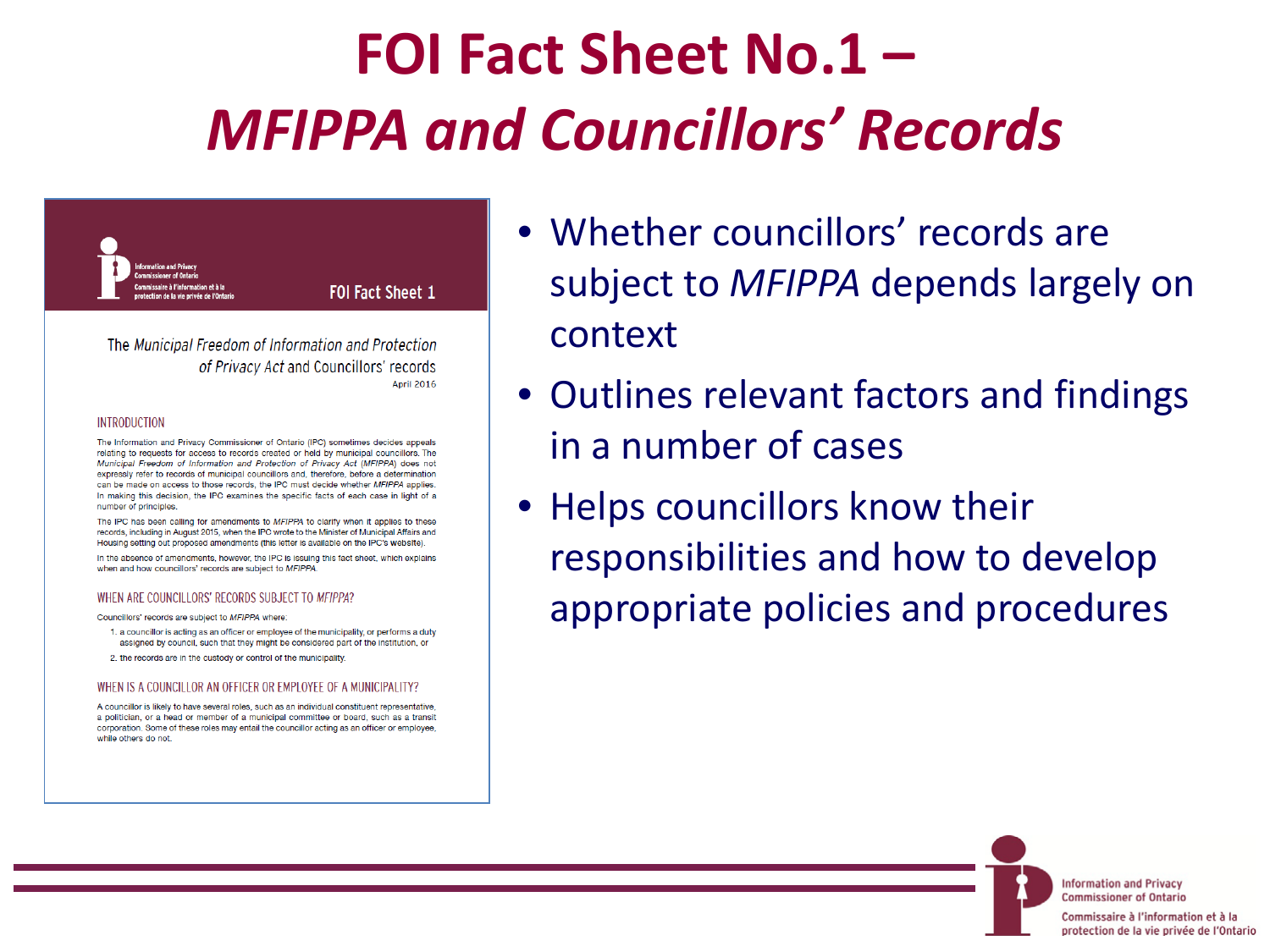# **Custody and Control Section 4(1)** *MFIPPA*

#### **Orders MO-3141 to MO-3146:**

- Access request to school boards for records held by consortiums established to procure school transportation services. The Boards denied access, stating that the consortiums, not the Boards, have custody and control of the responsive records.
- IPC held that notwithstanding separate infrastructure (office, website, etc.), a consortium established for the purposes of fulfilling the school boards' statutory **mandate** to provide transportation **is part of a school board for the purposes of the Act**.
- Alternatively, the **board has control of the consortium's records** using the control test described in *Canada (Information Commissioner) v. Canada (Minister of National Defence),* 2011 SCC 25, [2011] 2 SCR 306.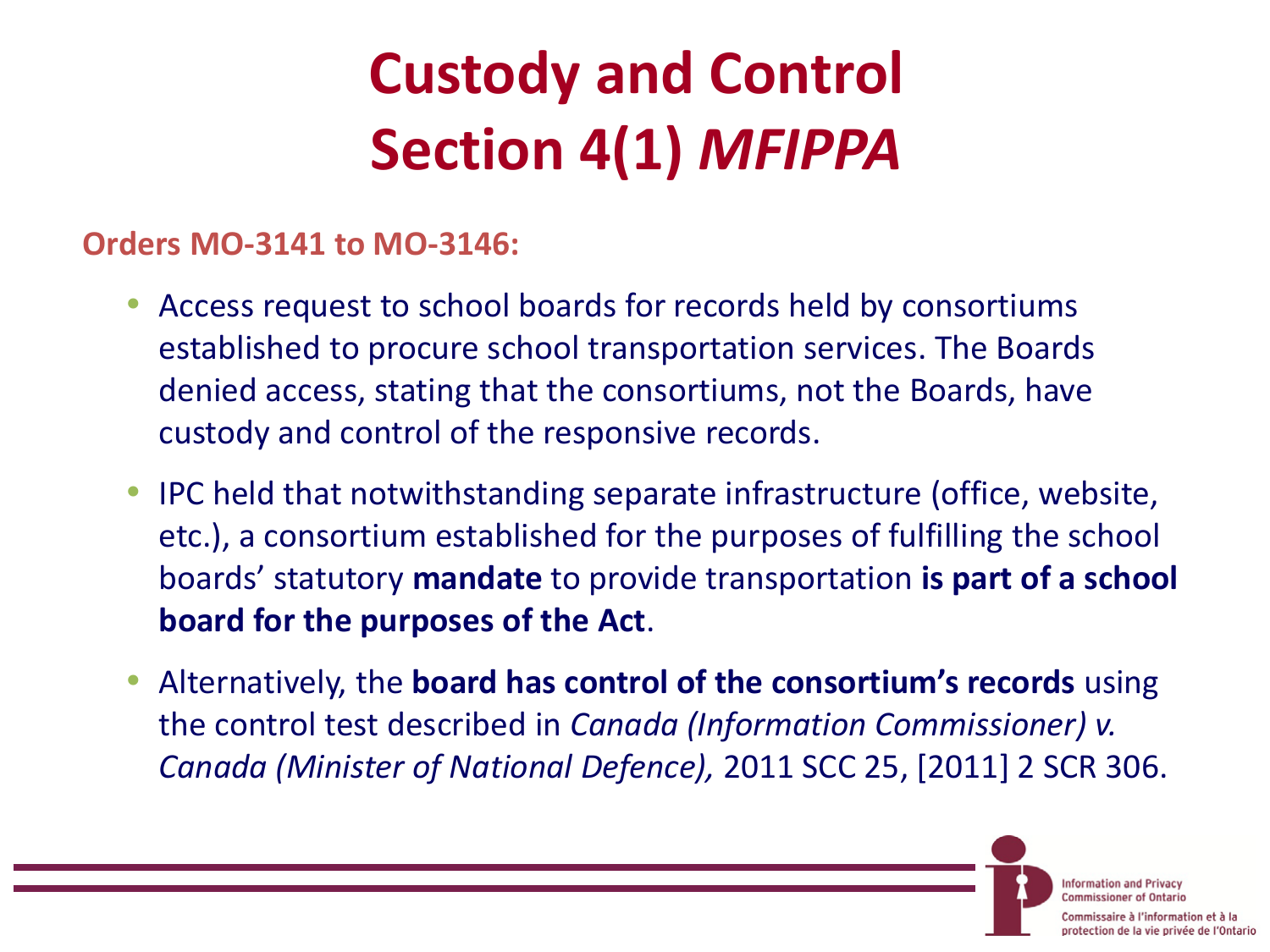# **Custody and Control Section 10(1)** *FIPPA*

**Order PO-3520:**

- Access request to the Office of the Children's Lawyer (OCL), a division of the Ministry of the Attorney General , for records relating to custody and access proceedings involving the OCL.
- Access denied on grounds that the Act does not apply to litigation files where the OCL provides legal services to children.
	- OCL drew a functional distinction between its administrative records (subject to FIPPA) and records relating to the provision of legal services to children (argued not subject to FIPPA).
- IPC held that the Act applies to MAG as an institution, of which the OCL is a part, and noted that there is no statutory basis for a functional exclusion of classes of records held by the OCL.
	- N.B. Currently under Judicial Review.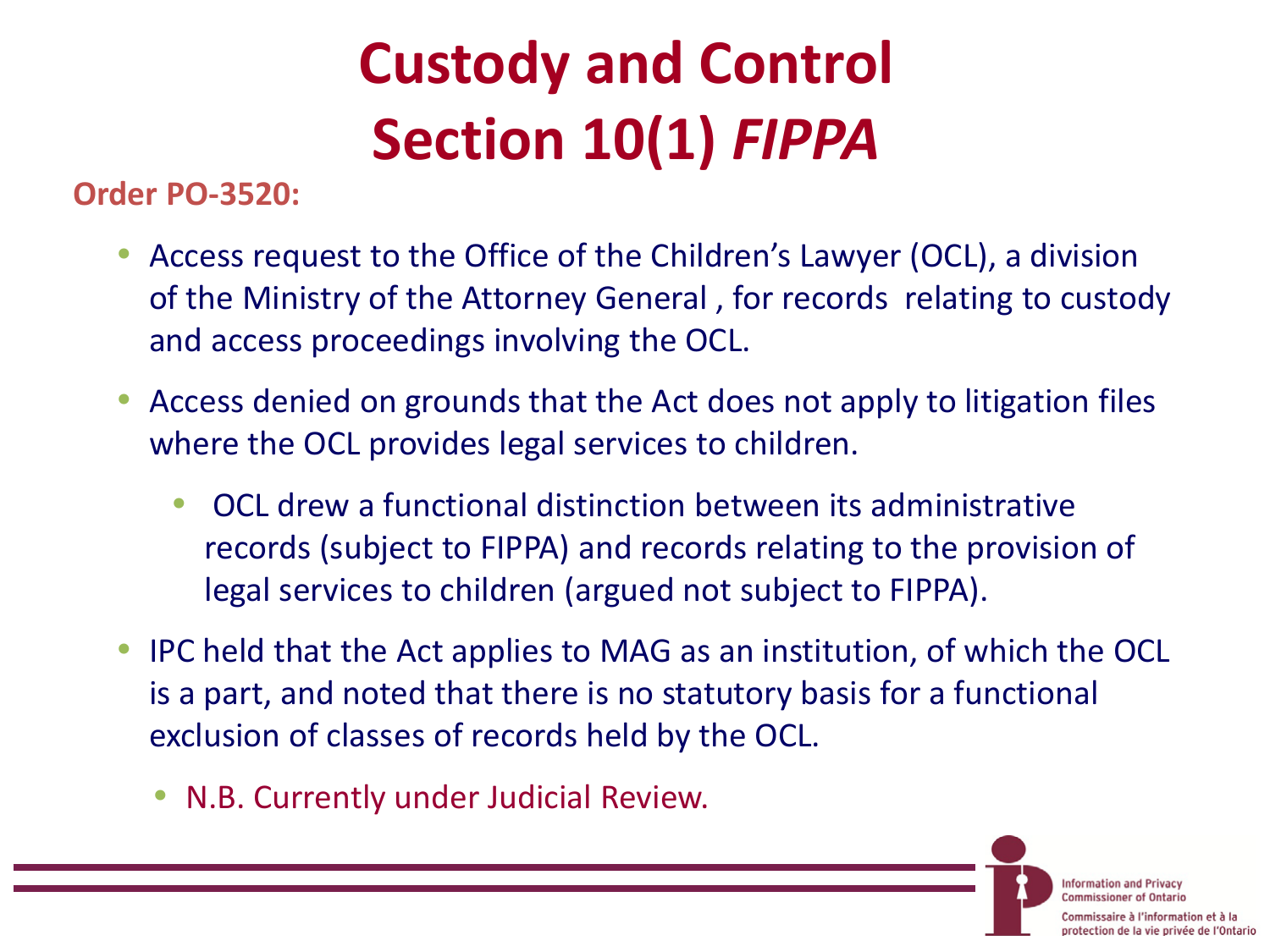# **Custody and Control Section 10(1)** *FIPPA*

**Order PO-3267:**

- Access request made for records of an investigation made in St. John's, Newfoundland by Ontario Provincial Police (OPP) and the Royal Newfoundland Constabulary (RNC). Are the records subject to FIPPA?
- IPC held that records are **not in the custody or under the control** of the Ministry within the meaning of section 10(1)*.*
- Found that the **agreement** between the OPP and the RNC does not establish a duty on the OPP for the creation or retention of the records. There was **no statutory or other authority** granting the OPP/Ministry a right to possess or control the records.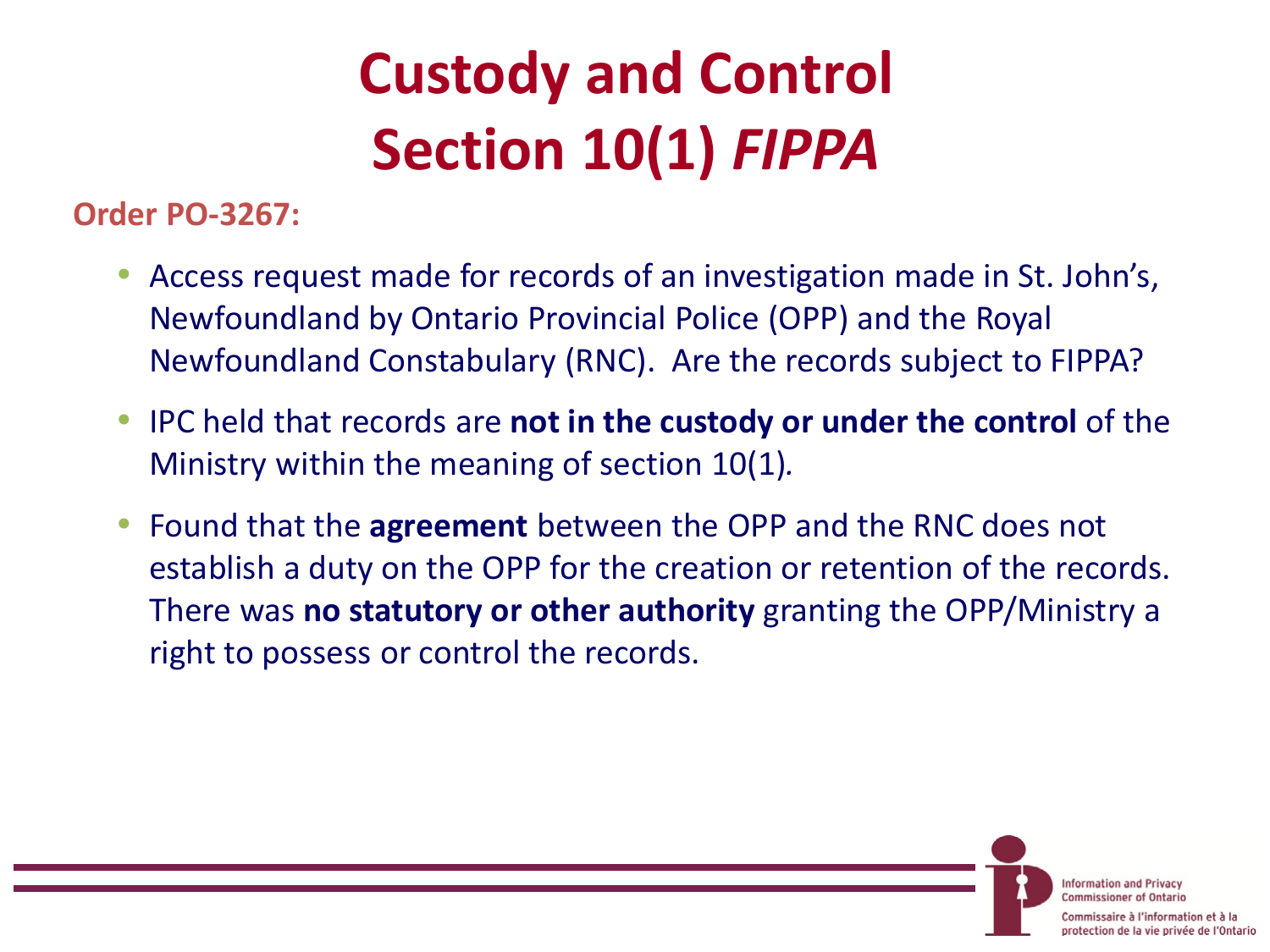# **General Information v. Personal Information – Order PO-3467**

- **[PO-3467](https://www.ipc.on.ca/English/Decisions-and-Resolutions/Decisions-and-Resolutions-Summary/?id=9772)** Request for the names of driving instructors who had their instructor licenses revoked, without the reasons for the revocation
- The Ministry of Transportation denied the request, citing a personal privacy exemption under *FIPPA*
- The IPC considered this information to be in a business capacity (rather than personal) and ordered the ministry to release the names

*Names of individuals are not considered personal information if they are part of business records*

> **Information and Privacy** Commissioner of Ontario

re à l'information et à la protection de la vie privée de l'Ontario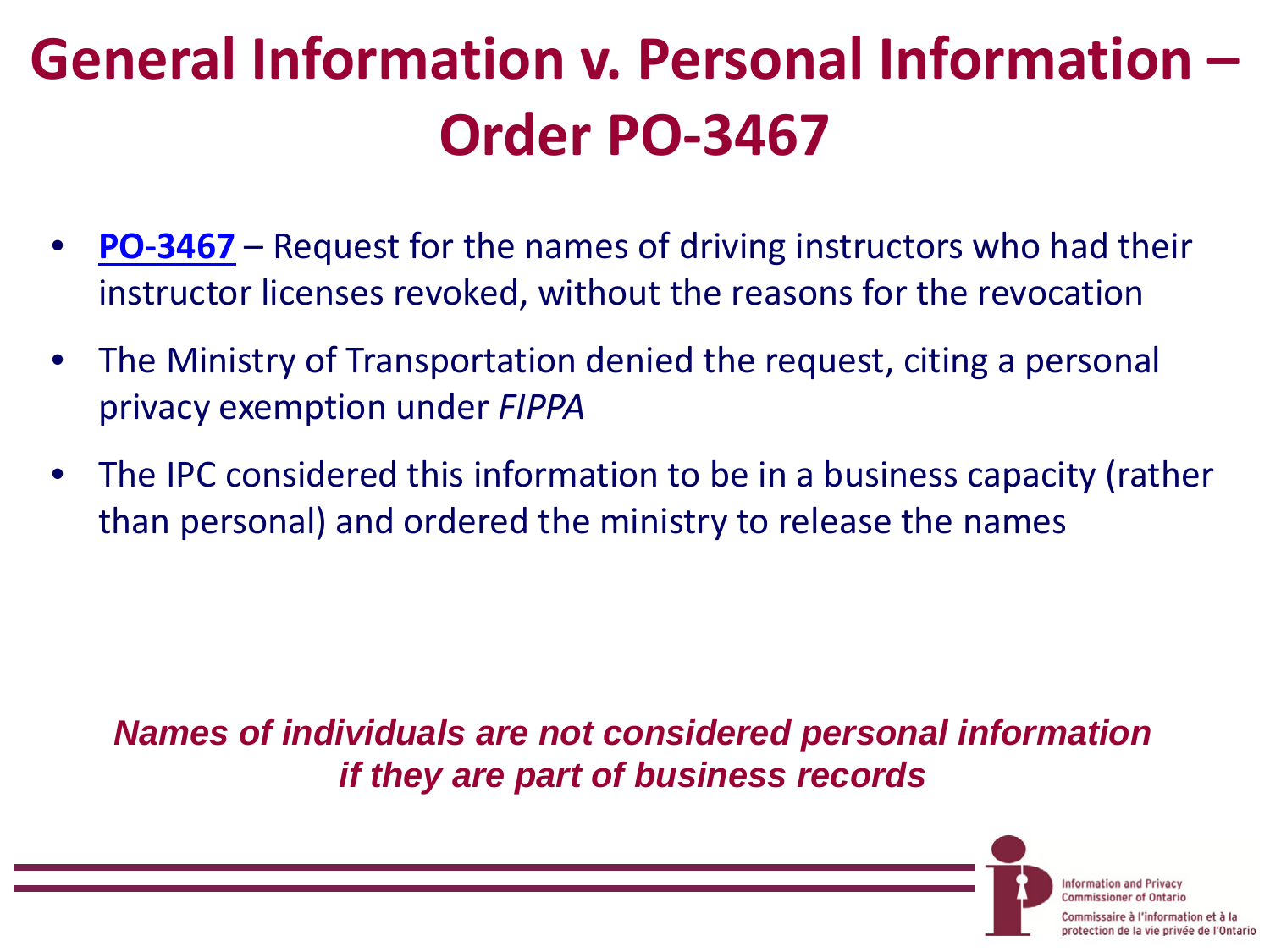# **General Information v. Personal Information – Order MO-3298**

- **[MO-3298](https://www.ipc.on.ca/english/Decisions-and-Resolutions/Decisions-and-Resolutions-Summary/?id=10042)** request for names and addresses of all registered kennel owners in the Township of Perth East investigated for by-law infractions, reported to the Ontario Society for the Prevention of Cruelty to Animals or had licenses revoked
- 11 parties objected to the disclosure and the requester appealed to our office
- Names and addresses of kennel owners is not "personal information" and IPC ordered the Township to disclose

*Information may be not be considered personal information if it is about individuals in a business rather than a personal capacity*

> **Information and Privacy** Commissionar of Ontario

ire à l'information et à la protection de la vie privée de l'Ontario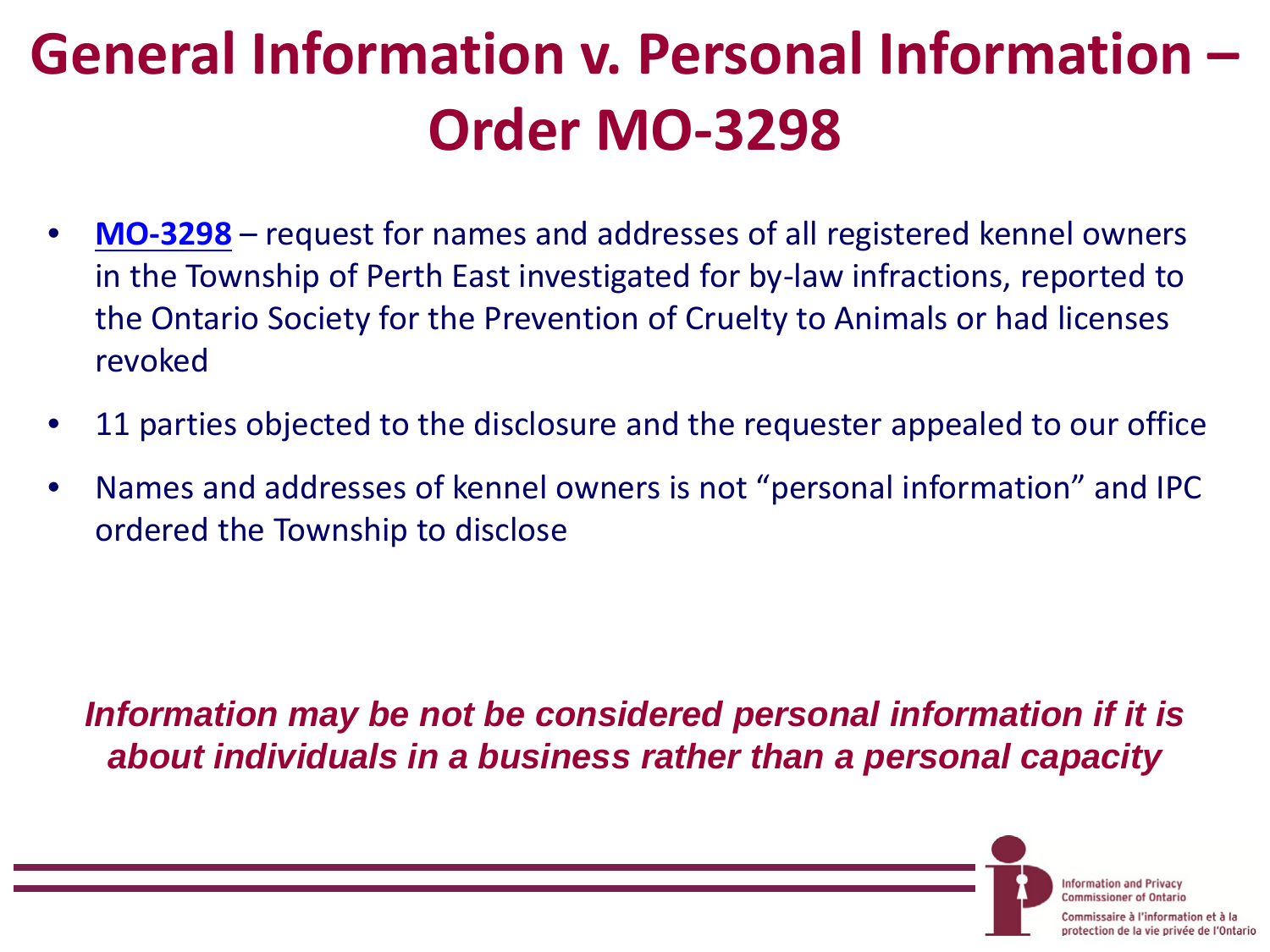# **General Information v. Personal Information – Order MO-3261**

- **[MO-3261](https://www.ipc.on.ca/english/Decisions-and-Resolutions/Decisions-and-Resolutions-Summary/?id=9958)** request to Sudbury District Health Unit (SDHU) for the addresses of all locations where there were investigations into mould complaints or concerns
- SDHU denied access to the list of addresses, citing the mandatory personal privacy exemption under *MFIPPA*
- The IPC determined that the record did not contain any personal information of identifiable individuals and ordered the record to be disclosed

*If the record does not reveal something of a personal nature "about individuals" but information "about the properties" it may not be considered personal information*

> **Information and Privacy Commissioner of Ontario**

aire à l'information et à la protection de la vie privée de l'Ontario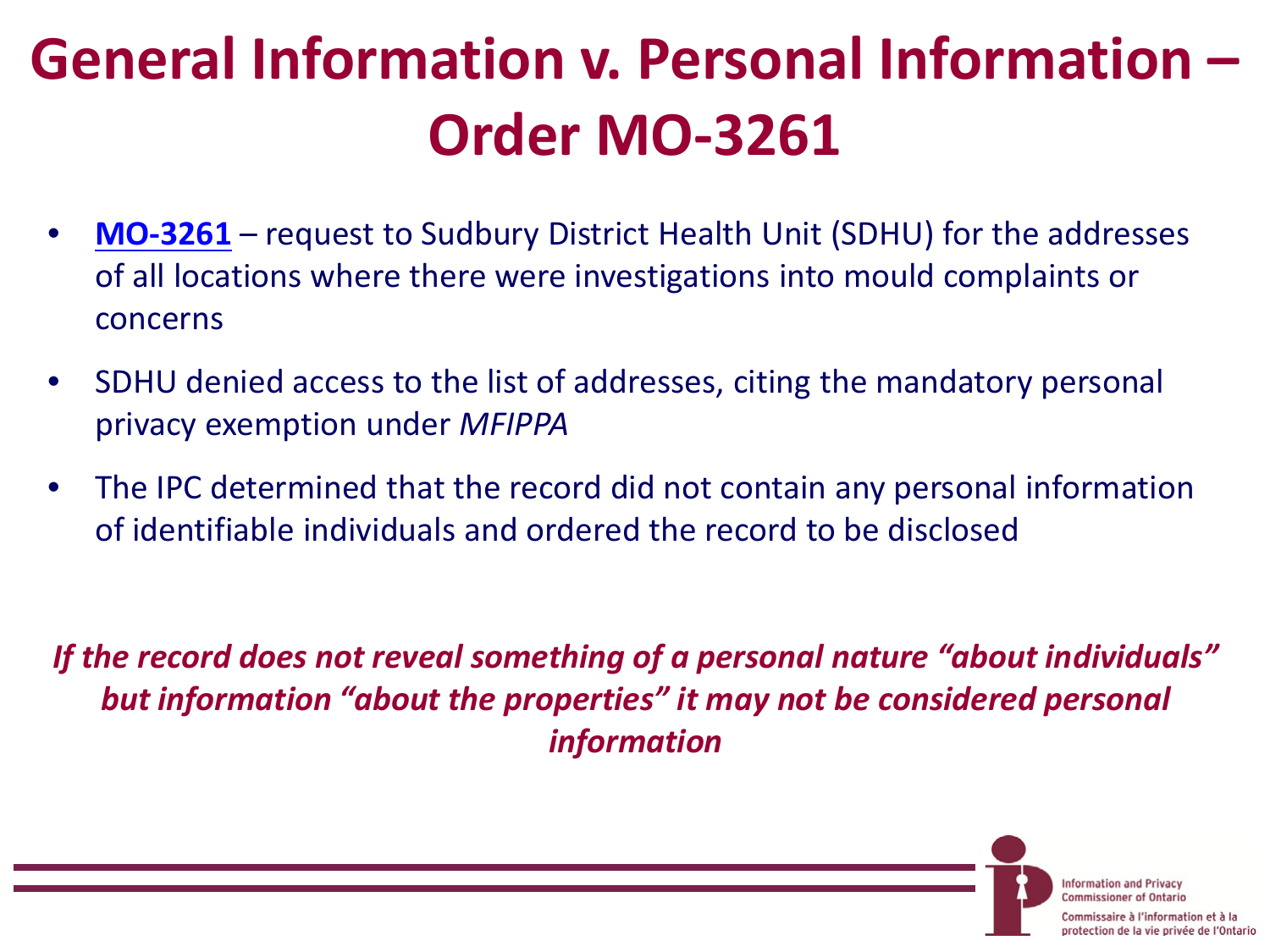## **Solicitor – Client Privilege Sections 12** *MFIPPA* **Section 19** *FIPPA Common Interest Privilege*

**Order MO-3253-I** 

- Access request to School Board for a legal opinion prepared for Ontario Public School Boards' Association (the Association. Denied on the basis of solicitor-client privilege, section 12 of MFIPPA
- The IPC accepted that the Association is a body that advocated on behalf of school boards, and that it **shared a common interest** with its member school boards, including the LDSB. Therefore privilege was **not** waived when the opinion was shared amongst Boards.
	- N.B. The legal opinion expressly contemplated that it might be shared amongst school boards, and although it was prepared for a single client, it was for the benefit of multiple parties.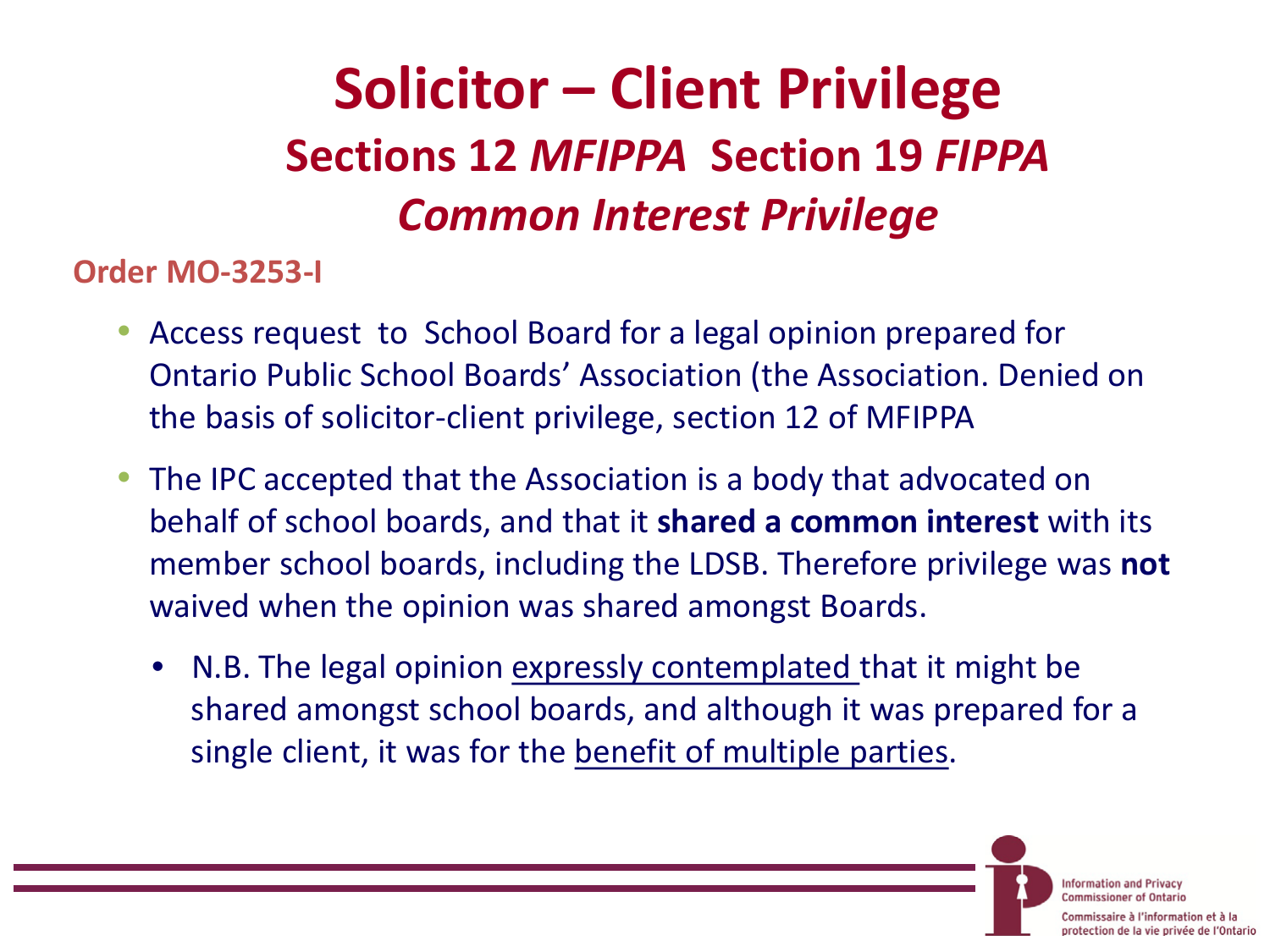## **Solicitor – Client Privilege Sections 19(a) & (b)** *FIPPA Common Interest Privilege*

**Order PO-3514**:

- Access request for draft guidelines for Crown counsel relating to prosecution of HIV exposure and transmission cases. Access denied under section 19
- One set of draft guidelines was shared with the Sexual Health and Harm Reduction Program Manager of the City of Hamilton for comment.
- IPC held that the drafts were privileged at first instance, but sharing one of the drafts with the external third party was not a solicitor-client communication, and **no common interest** existed that was sufficient to withstand waiver of privilege when the draft was shared.
	- N.B. Decision is currently under Judicial Review.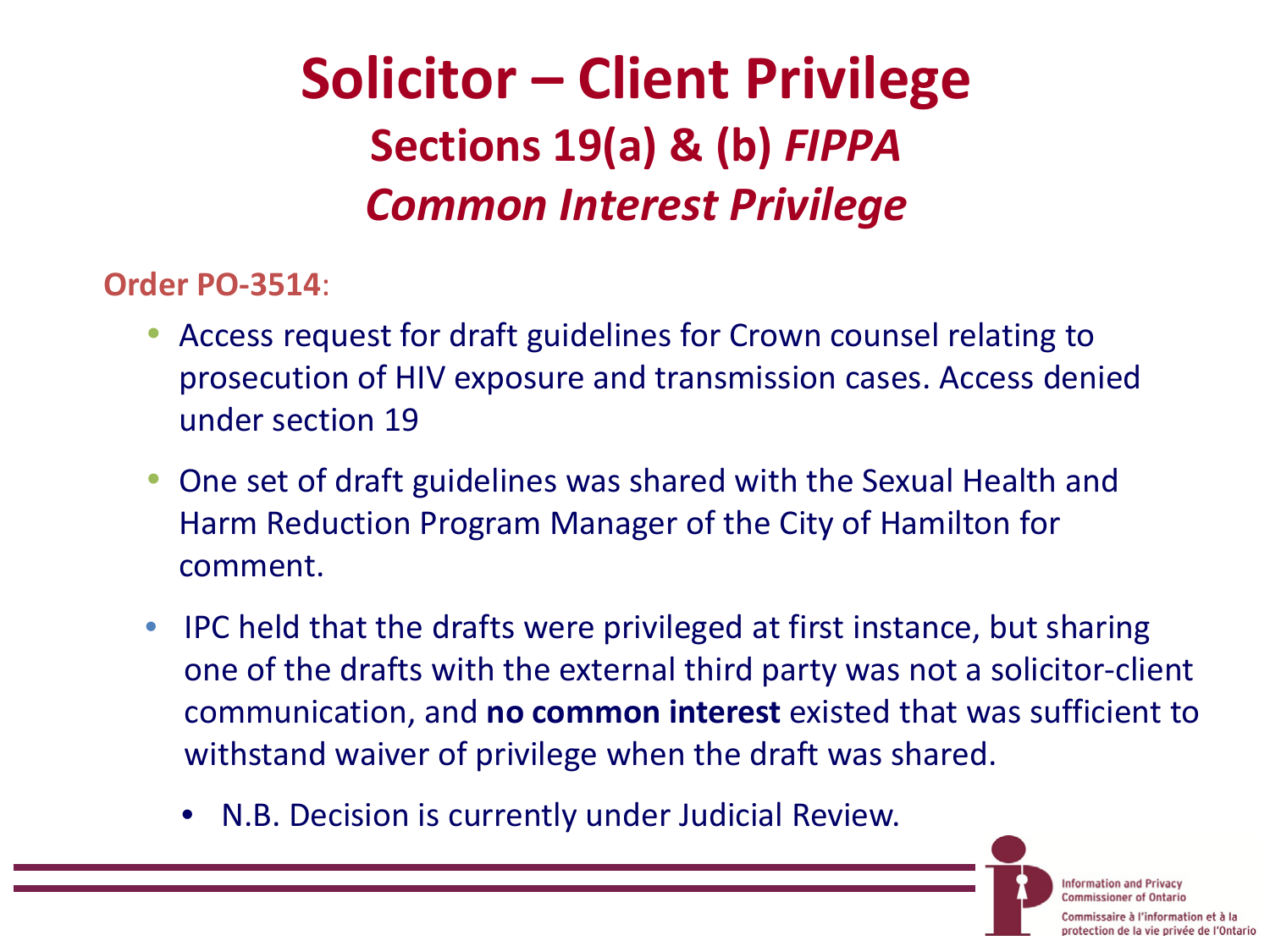# **Solicitor – Client Privilege Sections 19(a)(b)** *FIPPA Prosecutorial Discretion*

#### **Order PO-3597 :**

- Access request to the Ministry of Government and Consumer Services for information relating to the ministry's decision to discontinue a prosecution of a named company and individual.
- Ministry withheld some information under section 19 (solicitor-client privilege) and section 13 (advice or recommendations) of *FIPPA*.
- The IPC found that records relating to the **exercise of prosecutorial discretion** to withdraw charges falls within the class of information exempt under section 19.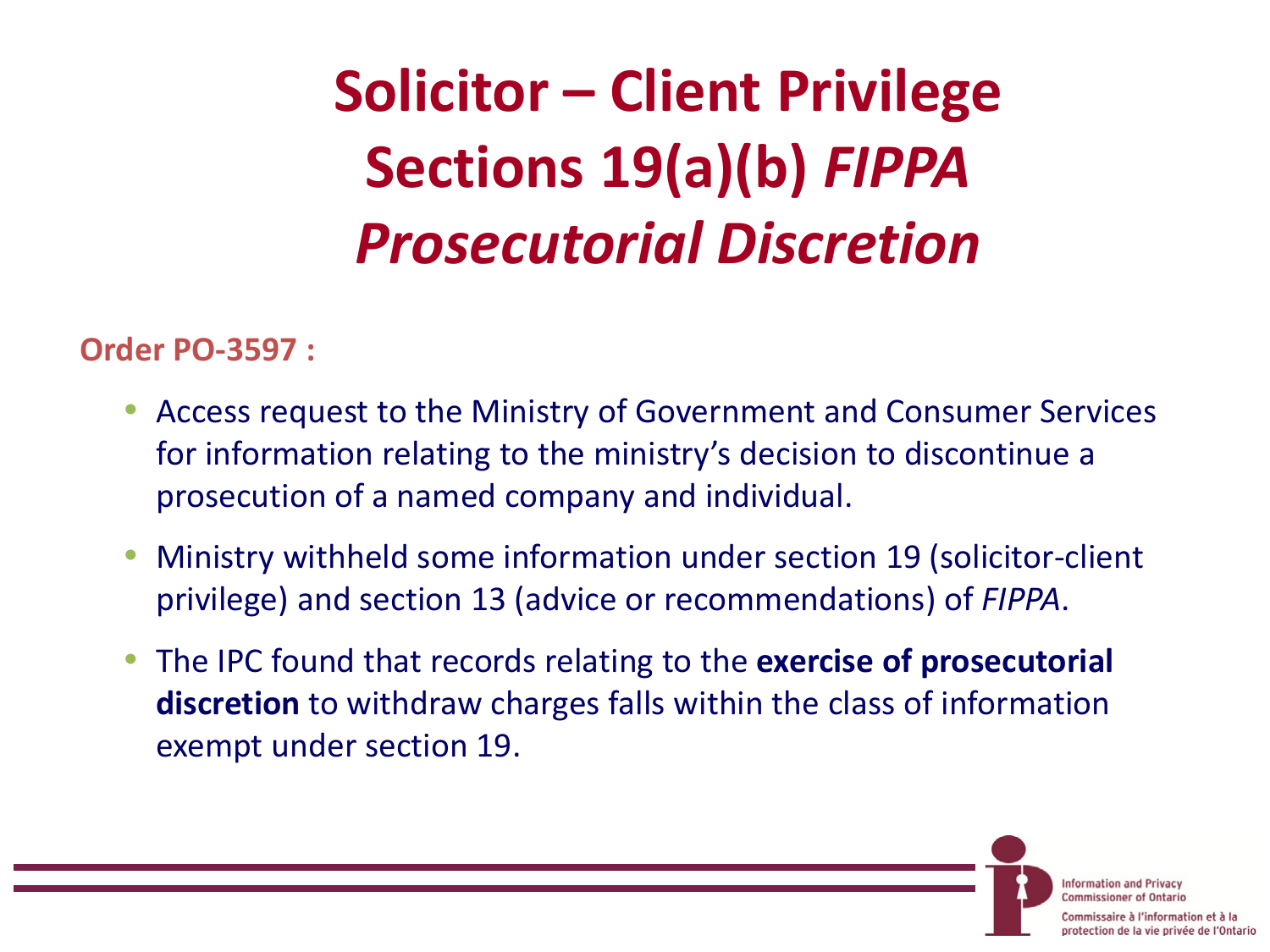# **Applying the Public Interest Override**

- **[MO-3295](https://www.ipc.on.ca/english/Decisions-and-Resolutions/Decisions-and-Resolutions-Summary/?id=9958)** request for KPMG forensic audit report
- Algoma Public Health decided that the public interest override justified disclosure of the report, even though it contained personal information
- KPMG investigated allegations about conflict of interest in the hiring of interim CFO and financial consultant and about misappropriation of funds
- the IPC agreed with the decision of APH to apply the public interest override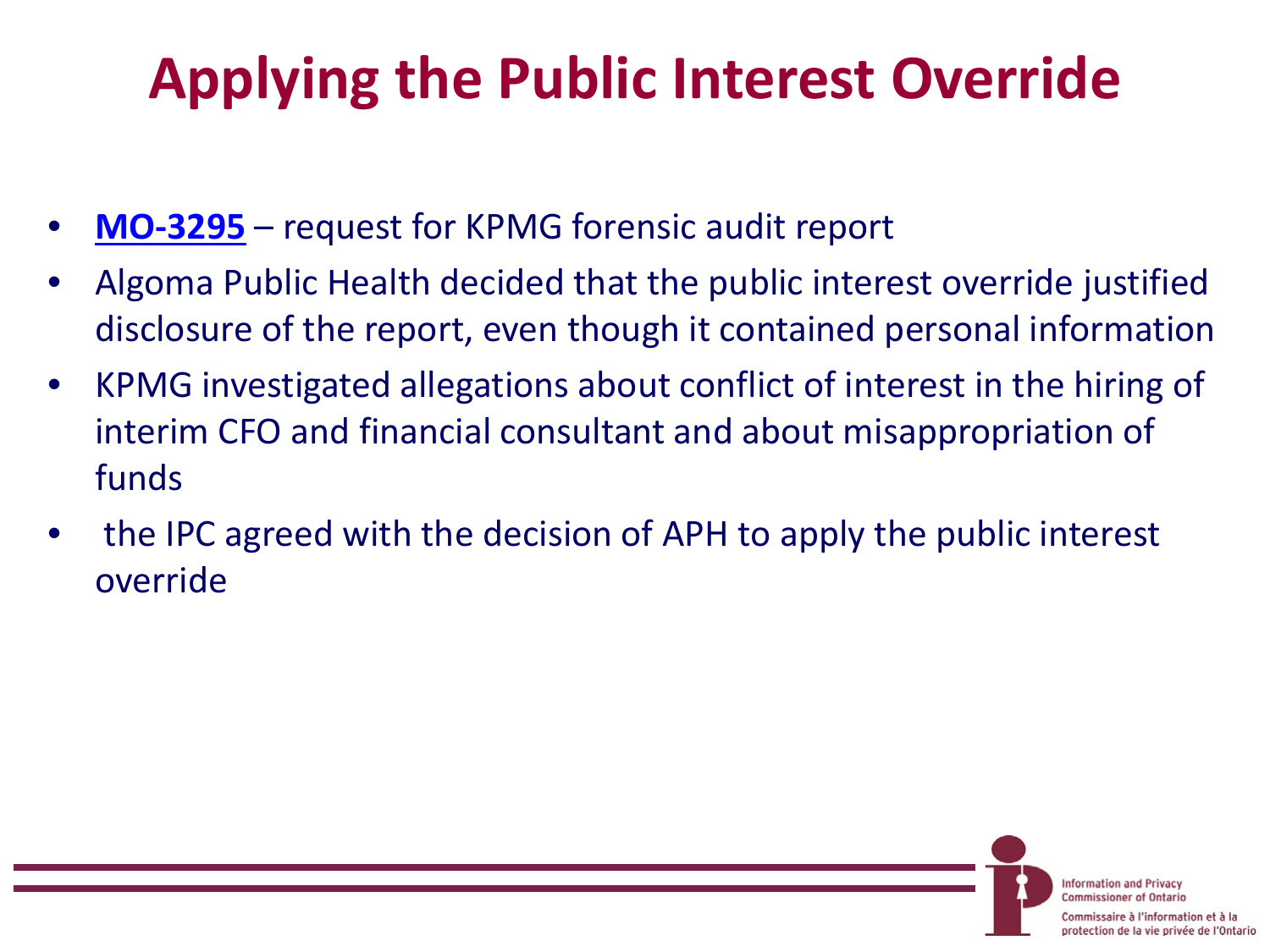## **Access Requests Under** *FIPPA* **and** *PHIPA*

- **[PHIPA Decision 17](https://www.ipc.on.ca/english/Decisions-and-Resolutions/Decisions-and-Resolutions-Summary/?id=9957)**  Complaint and appeal of a decision made by a hospital in response to a request for records relating to the birth and death of an infant and the care given to the mother and child at the hospital
- Hospital is subject to both *PHIPA* and *FIPPA*, so need to consider:
	- status of hospitals under the acts
	- Application of *PHIPA/FIPPA* to records
	- Meaning of "primarily dedicated" to health care
	- Ability of complainant to make request on behalf of wife/daughter

*Requests for personal information from hospitals can be complex and may require examination of both PHIPA and FIPPA*

> **Information and Privacy Commissioner of Ontario**

saire à l'information et à la protection de la vie privée de l'Ontario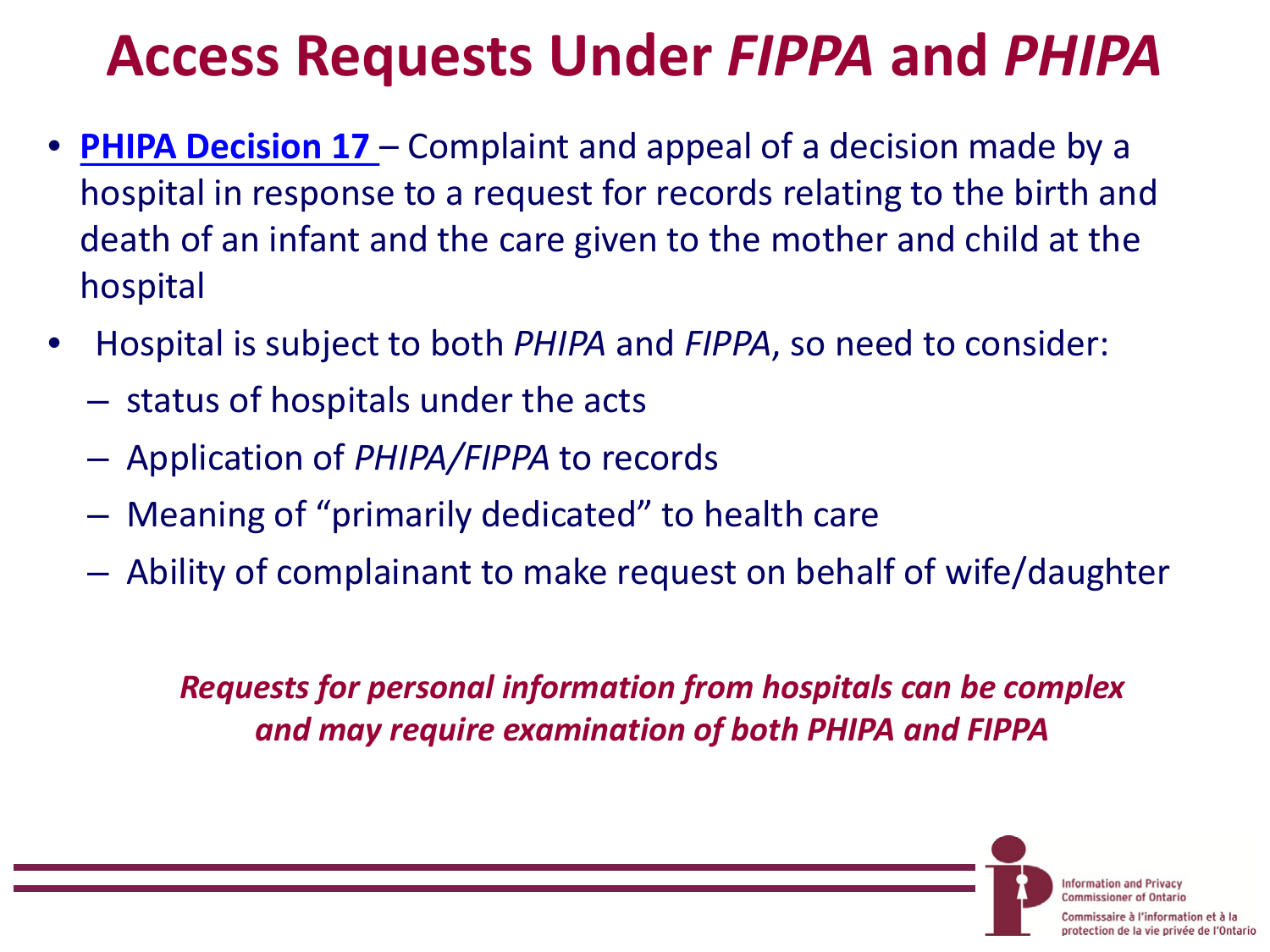# *Who Can Access Personal Health Information*

- **[PHIPA Decision 27](https://www.ipc.on.ca/English/Decisions-and-Resolutions/Decisions-and-Resolutions-Summary/?id=10071)** request to the City of Toronto for audio recording made to 911 seeking medical assistance for her uncle (who passed away)
- Request denied based on her failure to establish authority to make a request for the record under Ontario's health privacy laws
- IPC upheld the city's denial of access because the complainant did not have a right of access to the personal health information of her deceased uncle

*The right of access to personal health information (PHI) belongs only to the individual or an authorized "substitute decision-maker"*

> **Information and Privacy Commissioner of Ontario**

iire à l'information et à la protection de la vie privée de l'Ontario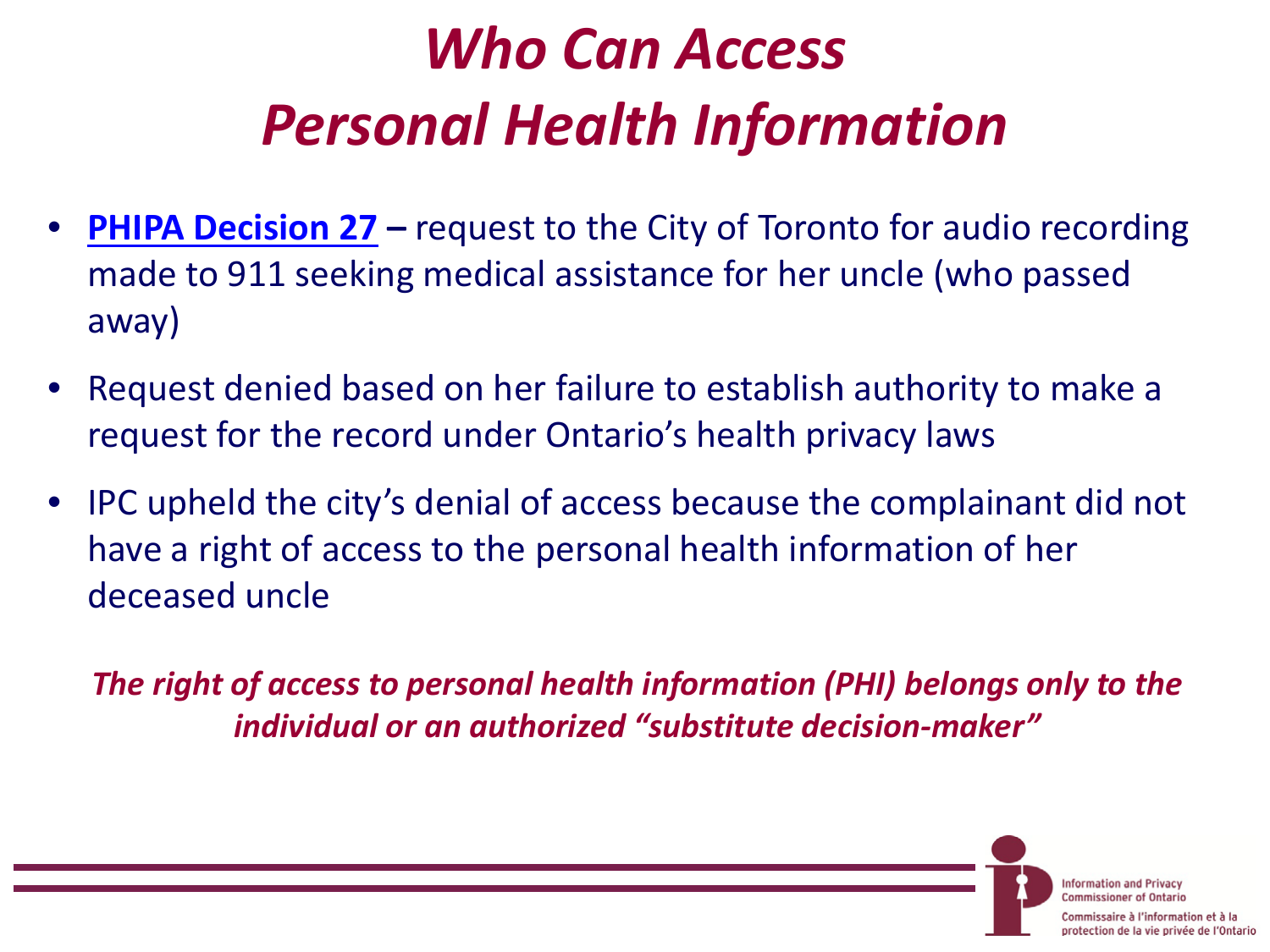# **Practical Tips for Working with the IPC –** *Benefits of Mediation over Adjudication*

- The benefits of mediation
	- Requires significantly less time and resources
	- Parties can learn about their respective positions
	- Allows for control over the outcome
	- Issues are clarified, common ground discovered and agreements can be negotiated
	- A win-win settlement that might not be possible through adjudication
	- Allows for understanding between parties that can improve future interactions

**Information and Privacy Commissioner of Ontario** 

re à l'information et à la protection de la vie privée de l'Ontario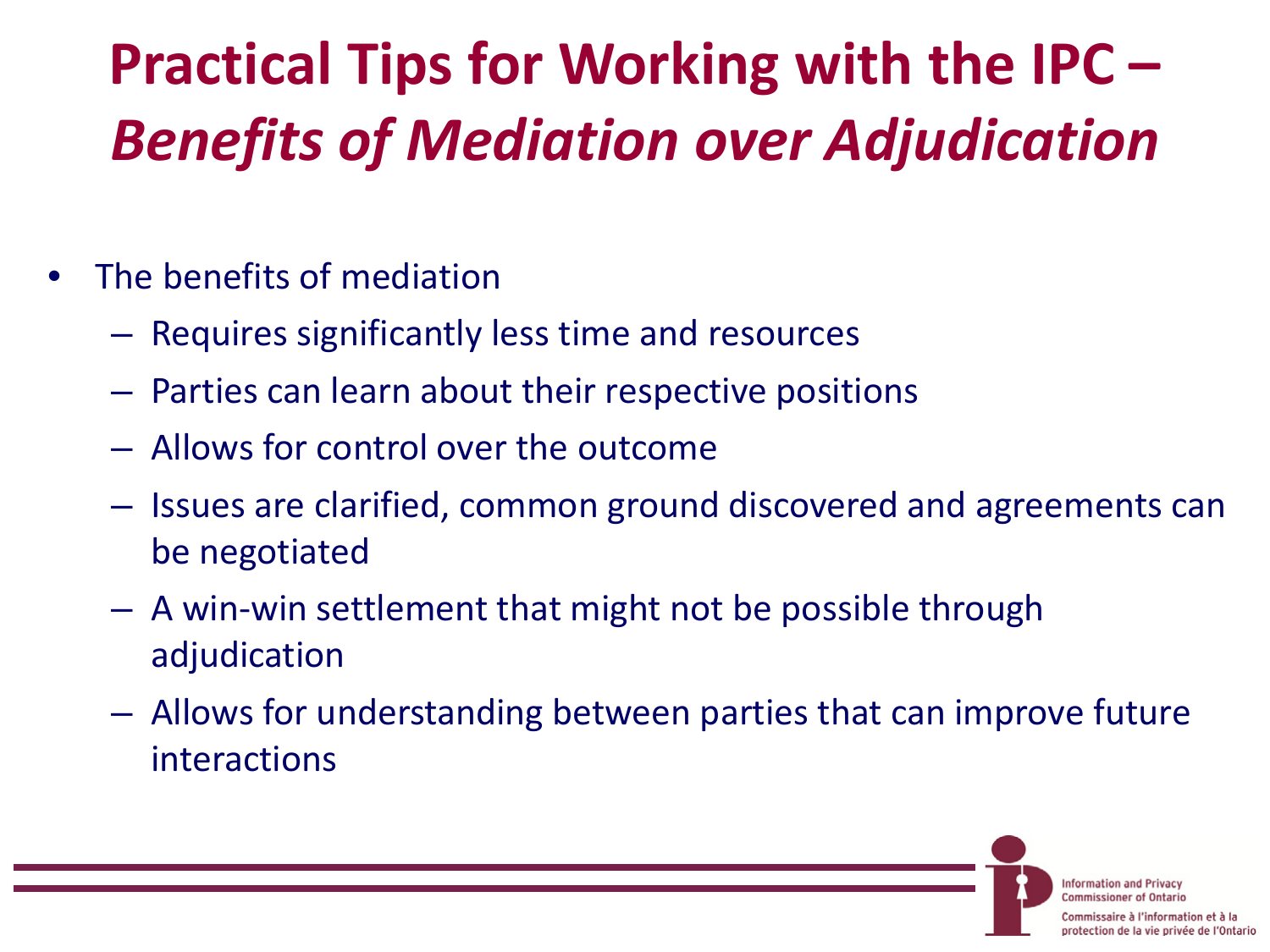# **Practical Tips for Working with the IPC –** *Have an Index of Records*

- Importance of indexes of records
	- Success in mediation depends on ability of appellants to understand the nature of the records and information being withheld – having a detailed index helps the mediator discuss the issues with both sides
	- Appeals have gone from 5,000 pages of records at beginning of mediation, to just a few pages in adjudication – would not have been possible without an index

**Information and Privacy Commissioner of Ontario** 

saire à l'information et à la protection de la vie privée de l'Ontario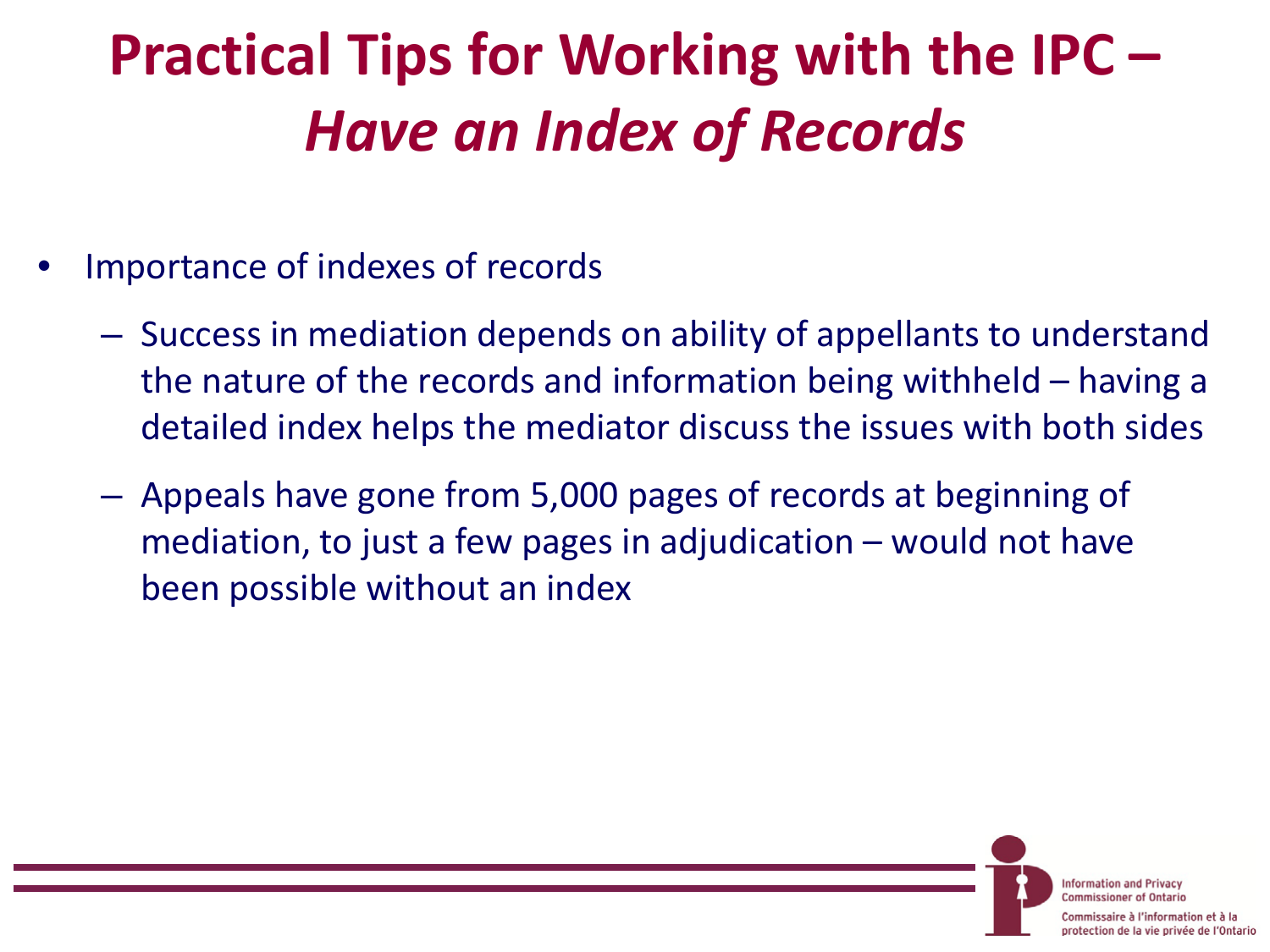# **Practical Tips for Working with the IPC –** *Understand the Notice of Inquiry*

- What you need to know about the notice of inquiry
	- Frames the issues: what is and is not in dispute
	- Describes the background facts
	- Sets out the standard legal tests that the adjudicator will apply
	- Tells you that your representations may be shared and invites you to let adjudicator know if there are any portions that you want kept confidential
	- Read it thoroughly

**Information and Privacy Commissioner of Ontario** 

sire à l'information et à la protection de la vie privée de l'Ontario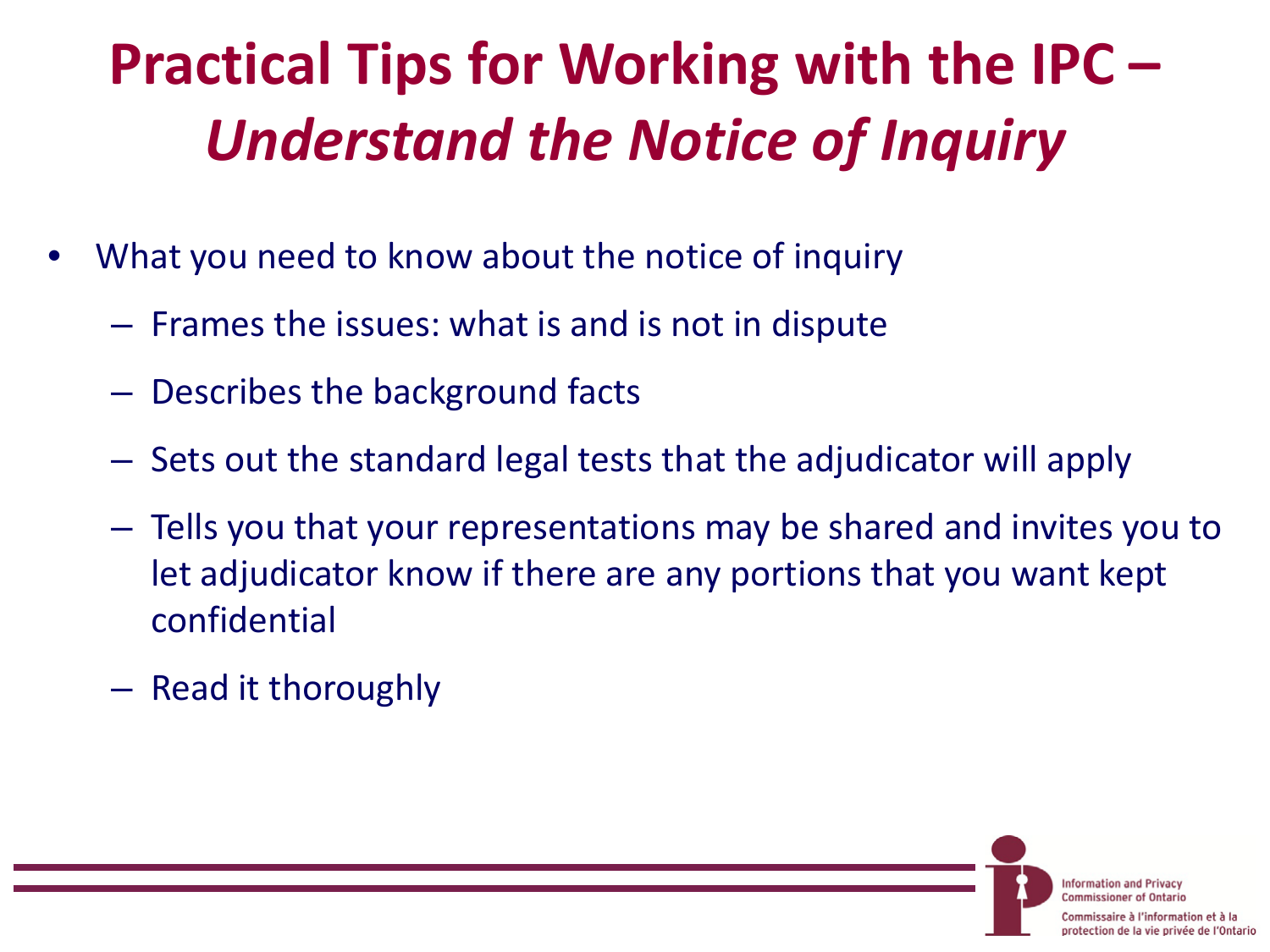# **Practical Tips for Working with the IPC –** *Ensure a Detailed Representation*

- Tips for putting your best case forward
	- The adjudicator knows the law doesn't know as much about your facts

**Information and Privacy Commissioner of Ontario** 

ire à l'information et à la protection de la vie privée de l'Ontario

- Educate the adjudicator about your facts
- Tailor the representations to the specific case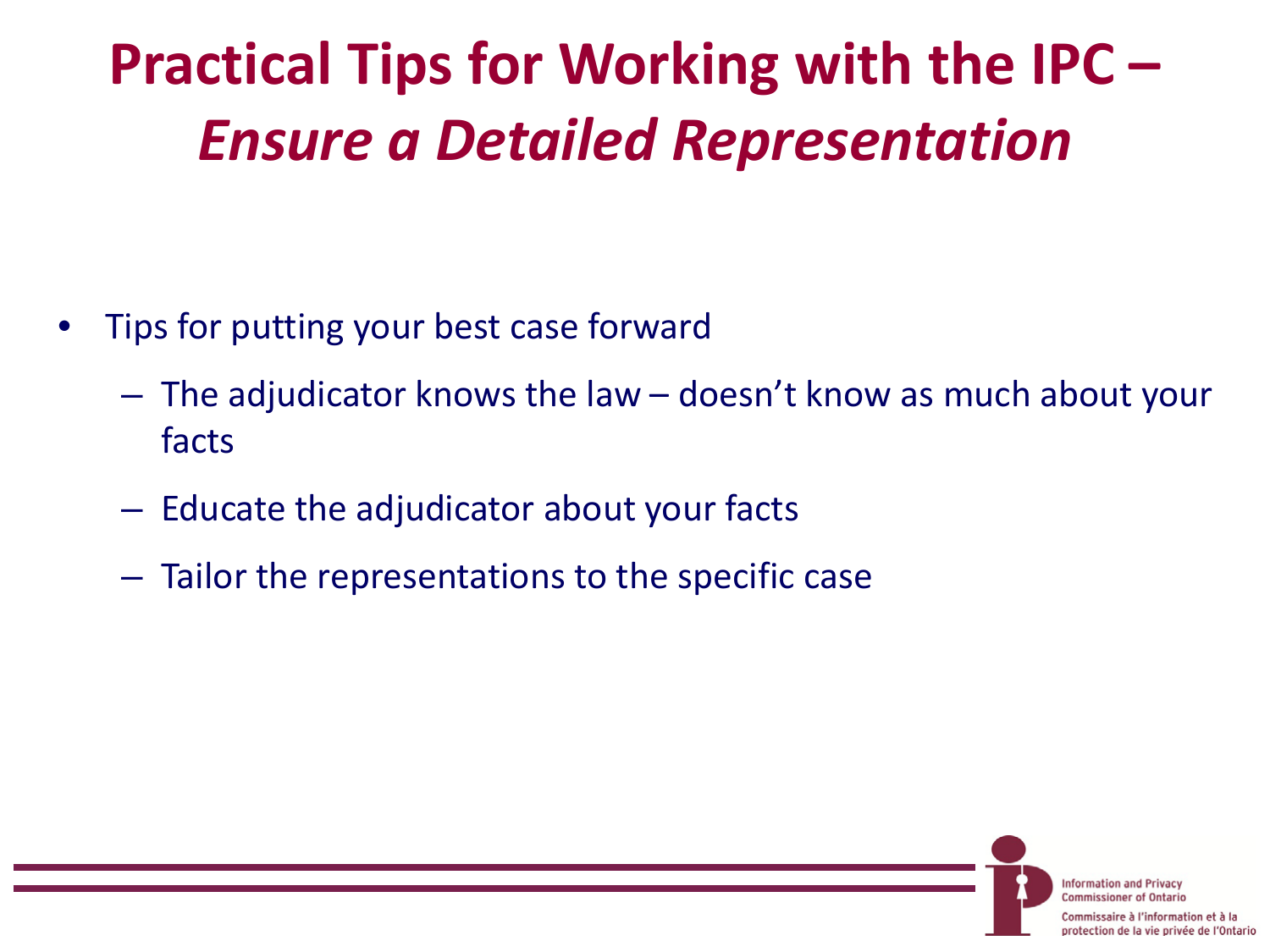# **Practical Tips for Working with the IPC –** *Understand Sharing of Representations*

- What you should know about sharing of representations
	- Sharing is about procedural fairness knowing the case you have to meet
	- May be valid reasons for keeping part of your representations confidential but you have to spell those out

**Information and Privacy Commissioner of Ontario** aire à l'information et à la

protection de la vie privée de l'Ontario